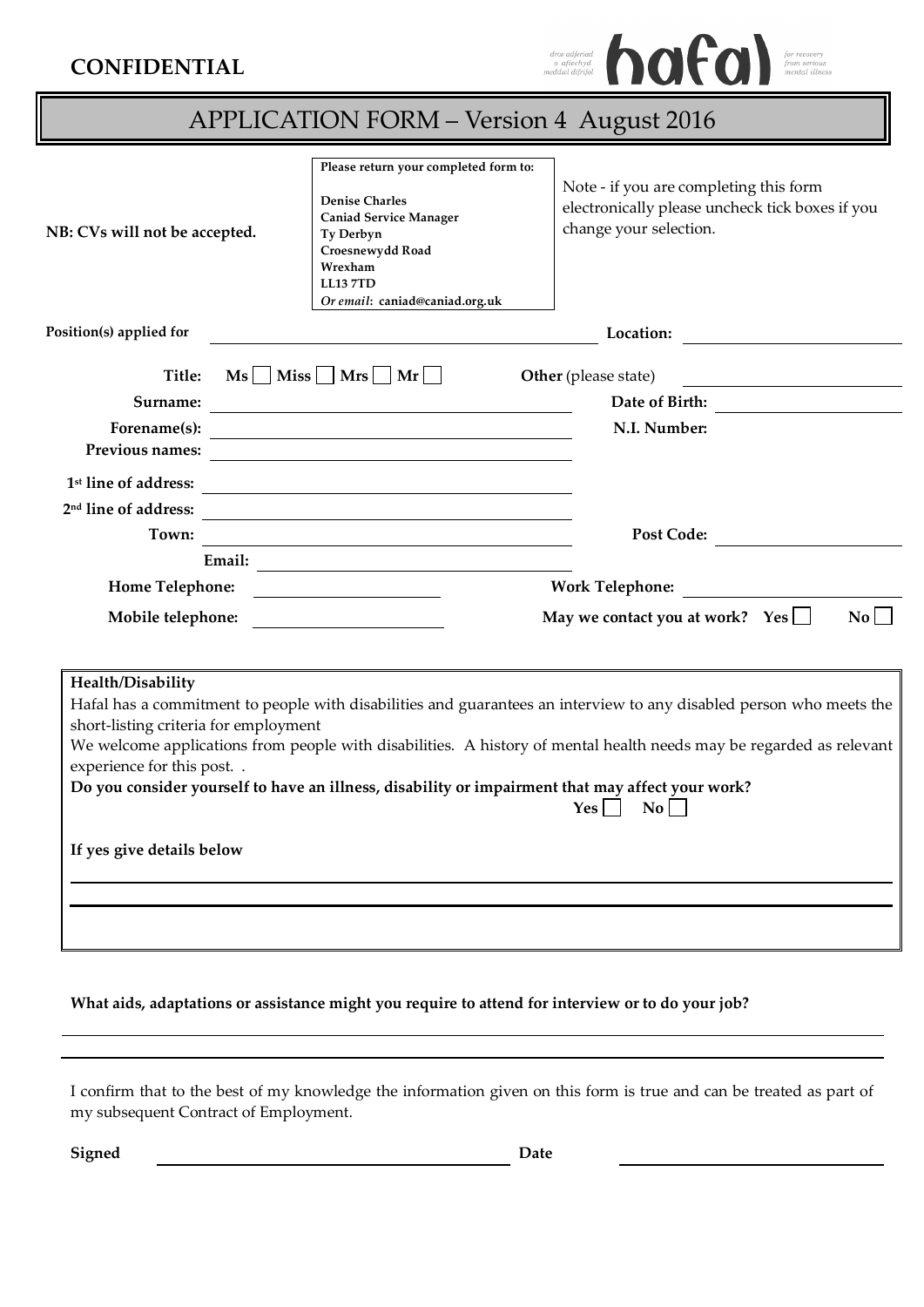Please give the names and addresses of people to whom we may apply for information about your work, experience and attendance record.

**Referees** (One must be your present or most recent employer (if previously employed) or, if relevant tutor and should be available to provide the reference during this recruitment period.)

| Name                                      |                                                                                                                                                                                                                                                                                                                                                                                                                                                                                                                                                                                                                                                                                                                                                                              |
|-------------------------------------------|------------------------------------------------------------------------------------------------------------------------------------------------------------------------------------------------------------------------------------------------------------------------------------------------------------------------------------------------------------------------------------------------------------------------------------------------------------------------------------------------------------------------------------------------------------------------------------------------------------------------------------------------------------------------------------------------------------------------------------------------------------------------------|
| Capacity<br>known to me                   |                                                                                                                                                                                                                                                                                                                                                                                                                                                                                                                                                                                                                                                                                                                                                                              |
| <b>Address</b>                            |                                                                                                                                                                                                                                                                                                                                                                                                                                                                                                                                                                                                                                                                                                                                                                              |
| <b>Email</b> address<br>Telephone         |                                                                                                                                                                                                                                                                                                                                                                                                                                                                                                                                                                                                                                                                                                                                                                              |
|                                           | No<br>May we take up your references before interview? Yes                                                                                                                                                                                                                                                                                                                                                                                                                                                                                                                                                                                                                                                                                                                   |
| <b>Rehabilitation of Offenders</b>        |                                                                                                                                                                                                                                                                                                                                                                                                                                                                                                                                                                                                                                                                                                                                                                              |
| provision of these Orders.<br>employment. | By virtue of the Rehabilitation of Offenders (Sections) Orders 1975 and (Northern Ireland) 1979, because of the<br>nature of the work for which you are applying, this post is exempt from the provisions of the Rehabilitation of<br>Offenders Act 1974 and the Rehabilitation of Offenders (Northern Ireland) Order 1978. Accordingly you are not<br>entitled to withhold information about convictions which would otherwise be considered as spent under the<br>A candidate found to have knowingly given false information or to have wilfully suppressed any material fact<br>will be liable to disqualification or, if appointed, to dismissal.<br>It should be noted that cautions or convictions for offenders do not necessarily debar an applicant from obtaining |
| If yes, please give details below:        | $\mathbf{N}$ o<br>State whether or not you have been cautioned or convicted of any criminal offences.<br>Yes                                                                                                                                                                                                                                                                                                                                                                                                                                                                                                                                                                                                                                                                 |
|                                           |                                                                                                                                                                                                                                                                                                                                                                                                                                                                                                                                                                                                                                                                                                                                                                              |
|                                           | How did you hear about this post?<br>(If you saw it advertised, in which publication)                                                                                                                                                                                                                                                                                                                                                                                                                                                                                                                                                                                                                                                                                        |
|                                           |                                                                                                                                                                                                                                                                                                                                                                                                                                                                                                                                                                                                                                                                                                                                                                              |
|                                           | Do you have a full driving license?<br>Yes<br>$\overline{N_0}$                                                                                                                                                                                                                                                                                                                                                                                                                                                                                                                                                                                                                                                                                                               |

Do you have access to a vehicle during working hours? Yes No

l,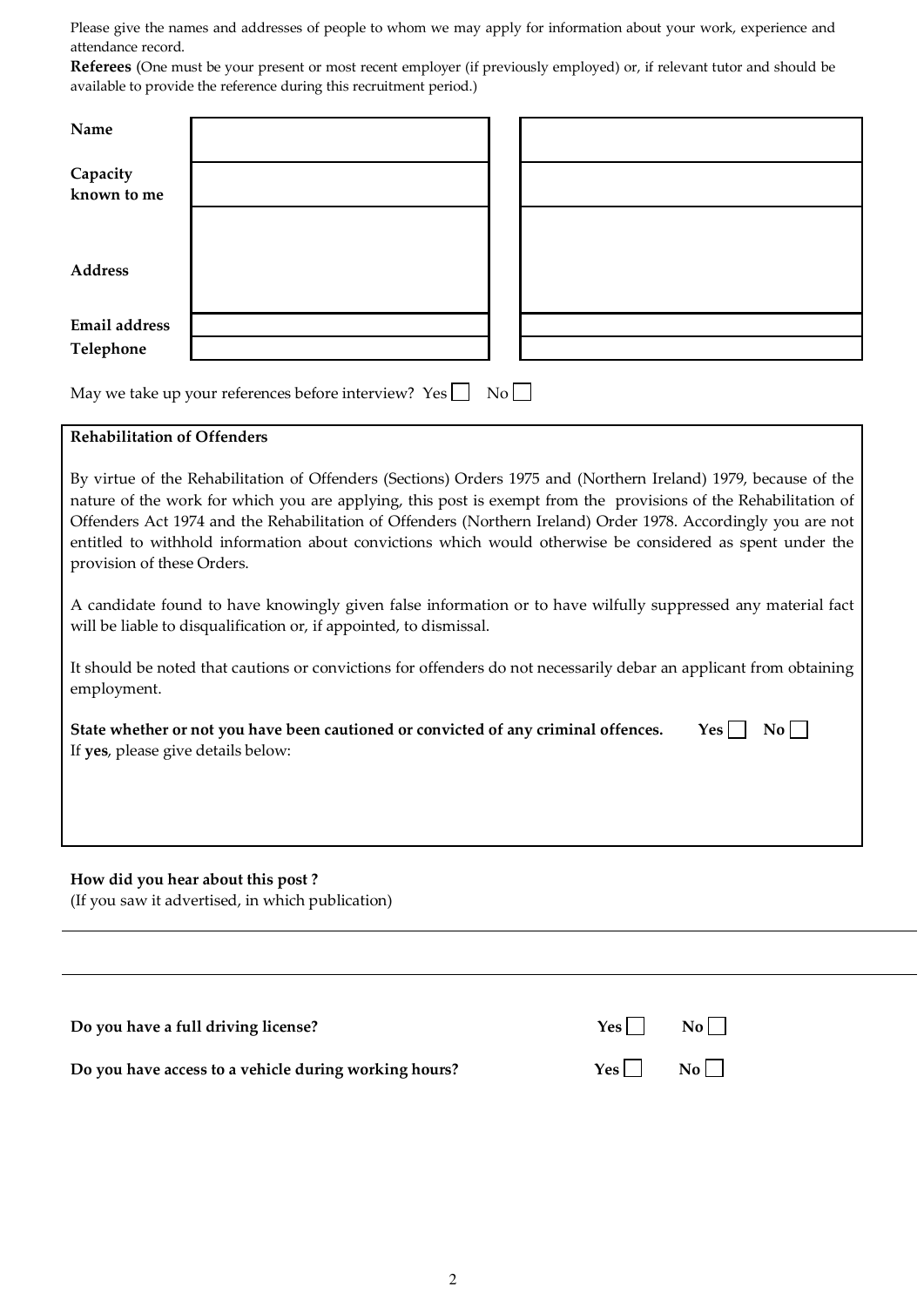|--|--|

Please give details of any qualifications, training courses etc which you feel may be relevant to this post:-**(Sections will expand as required)** 

| Academic Qualifications                |                      |      |  |  |
|----------------------------------------|----------------------|------|--|--|
| Qualification                          | School/College, etc. | Date |  |  |
|                                        |                      |      |  |  |
|                                        |                      |      |  |  |
| Vocational Qualifications              |                      |      |  |  |
| Qualification                          | <b>Awarding Body</b> | Date |  |  |
| Any other relevant courses or training |                      |      |  |  |
| Course                                 | Duration             | Date |  |  |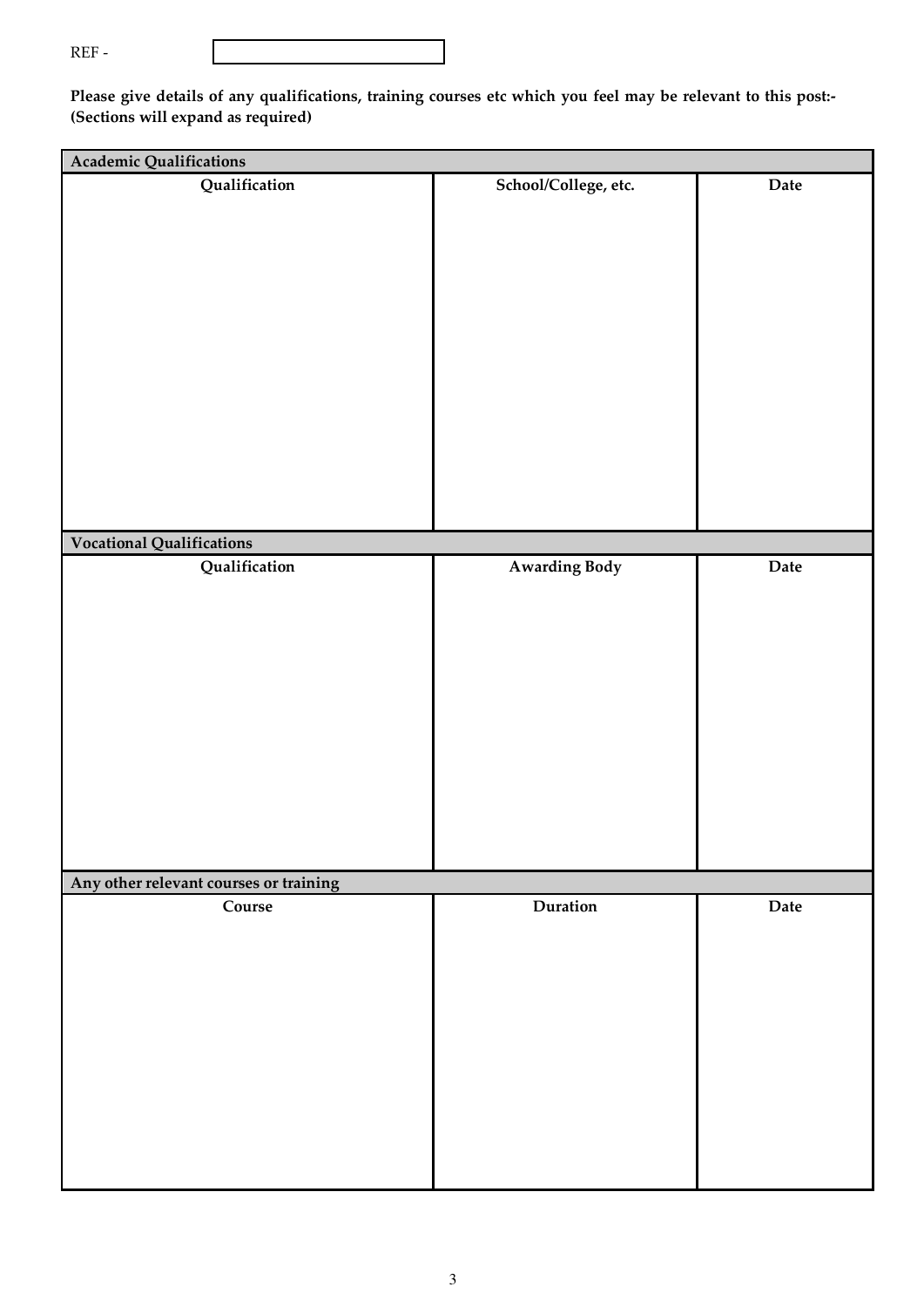| (including part-time and voluntary work) Sections will expand as required<br>Work History<br>Present/most recent post |                                |  |  |  |  |
|-----------------------------------------------------------------------------------------------------------------------|--------------------------------|--|--|--|--|
| Job Title:                                                                                                            | Annual Salary + benefits:      |  |  |  |  |
| Employer:                                                                                                             | Business:                      |  |  |  |  |
| Address:                                                                                                              |                                |  |  |  |  |
| Date of appointment:                                                                                                  | Date of leaving (if relevant): |  |  |  |  |
| Notice required:                                                                                                      | Reason for leaving             |  |  |  |  |

Main duties:

**Previous/ Other Current Posts** (most recent first). Please provide a full employment history including an explanation for any gaps in employment. Please give details of employer, job title, dates and a brief summary of duties. Please use additional sheets if needed.

| <b>EMPLOYER:</b>       | <b>DUTIES:</b> |  |
|------------------------|----------------|--|
| JOB TITLE:             |                |  |
| DATES:                 |                |  |
| REASON FOR<br>LEAVING: |                |  |
| <b>EMPLOYER:</b>       | <b>DUTIES:</b> |  |
| JOB TITLE:             |                |  |
| DATES:                 |                |  |
| REASON FOR<br>LEAVING: |                |  |
| <b>EMPLOYER:</b>       | <b>DUTIES:</b> |  |
| JOB TITLE:             |                |  |
| DATES:                 |                |  |
| REASON FOR<br>LEAVING: |                |  |
| <b>EMPLOYER:</b>       | <b>DUTIES:</b> |  |
| JOB TITLE:             |                |  |
| DATES:                 |                |  |
| REASON FOR<br>LEAVING: |                |  |